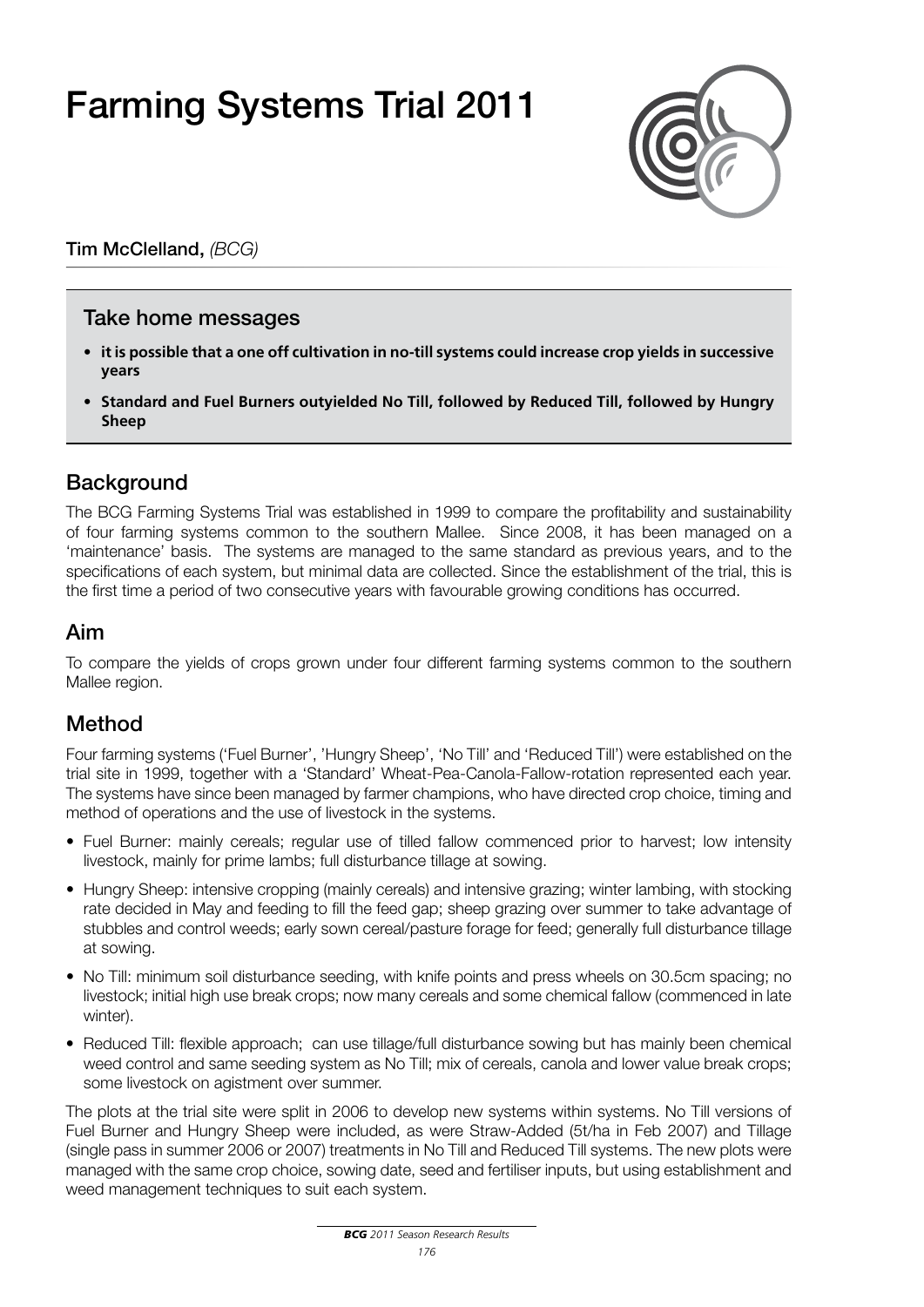| Location:          | Jil Jil (20km north-east of Birchip)                                                         |
|--------------------|----------------------------------------------------------------------------------------------|
| Replicates:        | $\overline{\phantom{0}}$                                                                     |
| Sowing date:       | 15 March – 9 June 2011 (Some plots were re-sown due to poor germination<br>and mouse damage) |
| Seeding equipment: | various see Table 1 N.B.                                                                     |

## **Results**

The 2011 season delivered a wide range of yield results, from crop failures to 4t/ha wheat and barley crops. In general terms, the cereals did well and the break crops (canola, peas, and chick peas) did poorly. The 2011 crops following fallow did not achieve higher yields than those following a cereal or canola crop. The high summer rainfall ensured that all crops had significant stored soil moisture at the start of the season, lessening the comparative moisture effect of fallow crops. There was no evidence of a nitrogen effect. Table 1 shows the yield and quality results of the crops grown in the farming systems trial in 2011.

Treatment differences also need to be considered against the likely level of error; the yields achieved across the standard plots were very consistent for wheat (range: 0.28t/ha) and canola (range: 0.4t/ha) but inconsistent for peas (range: 0.93t/ha). It is reasonable to conclude that spatial variability did not have a significant impact in 2011, again due to the significant rainfall over the summer of 2010/'11.

The 2011 system average crop yields (Figure 1) show that the average wheat yields for the Standard and Fuel Burners were higher than for No Till, followed by Reduced Till, followed by Hungry Sheep. There was a similar trend for barley and canola (where the crop was sown for that treatment). There were too few pulse crops to compare meaningfully.





It is evident from Table 1 and Figure 1 that the cultivated treatments out-yielded the no-till treatments for all crop types, with the exception of canola which showed only a small change in yield.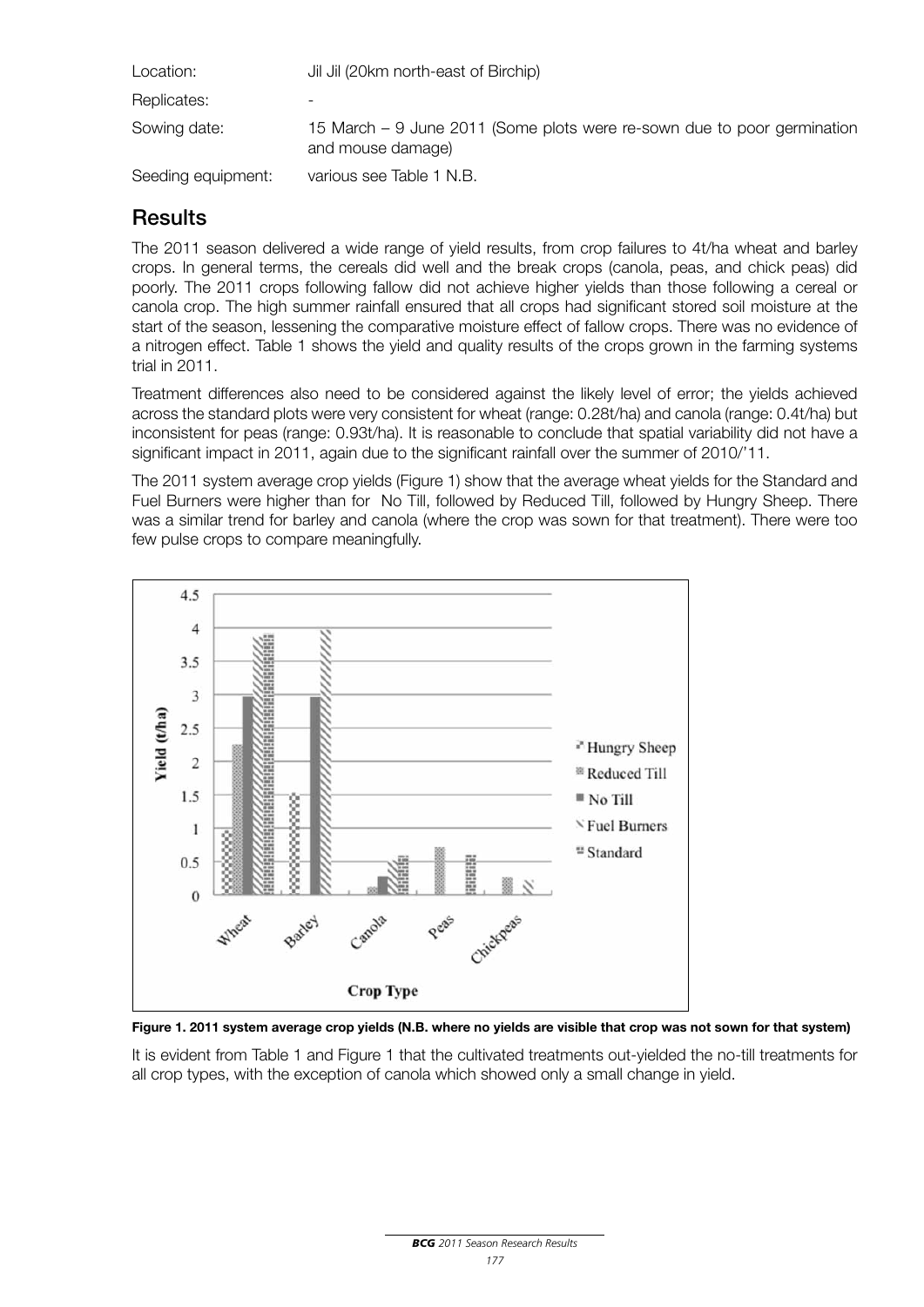#### **Table 1. Yield (Y) and quality (P: protein%, S: Screenings%, O: Oil%) of crops grown in the Farming Systems Trial in 2011**

| Plot                | Crop                    | No Till                            | Till                                                                                 | <b>Straw</b>                                                       |  |  |
|---------------------|-------------------------|------------------------------------|--------------------------------------------------------------------------------------|--------------------------------------------------------------------|--|--|
| <b>Fuel Burner</b>  |                         |                                    |                                                                                      |                                                                    |  |  |
| 8                   | Fallow                  |                                    |                                                                                      |                                                                    |  |  |
| 10                  | Barley (Hindmarsh)      | Y: 3.34t/ha~<br>P: 11.4%, S:2%     | Y: 4.60t/ha***<br>P: 10.5%, S:2%                                                     |                                                                    |  |  |
|                     |                         | $Y: 0.51t/ha*$                     | Y: 0.53t/ha*                                                                         |                                                                    |  |  |
| 18                  | Canola (Hurricane)      | O: 39.7%                           | O: 42.3%                                                                             |                                                                    |  |  |
| 21                  | Wheat (Correll)         | Y: 3.46t/ha~                       | Y: 4.26t/ha***                                                                       |                                                                    |  |  |
| 29                  | Chickpeas (Genesis 090) | P: 11.0%, S: 12%<br>Y: 0.03t/ha~   | P: 11.0%, S: 13%<br>Y: 0.42t/ha***                                                   |                                                                    |  |  |
|                     | <b>Hungry Sheep</b>     |                                    |                                                                                      |                                                                    |  |  |
| $\overline{2}$      | Barley (Hindmarsh)      | Y: 1.86t/ha~<br>P: 11.3%, S: 4%    | Y: 2.77t/ha***<br>P: 11.1%, S: 2%                                                    |                                                                    |  |  |
| 5                   | Barley (Hindmarsh)      | Y: 0.50t/ha~<br>P: 14.4%, S:2%     | Y: 1.01t/ha***<br>P:13.5%, S:4%                                                      |                                                                    |  |  |
| 13                  | Wheat (Correll)         | Y: 0.53t/ha~<br>P: 11.2%, S: 23%   | Y: 0.92t/ha***<br>P: 11.3%, S: 22%                                                   |                                                                    |  |  |
| 26                  | Wheat (Correll)         | Y: 1.20t/ha~<br>P: 9.3%, S:23%     | Y: 1.24t/ha***<br>P: 9.7%, S:21%                                                     |                                                                    |  |  |
| 32                  | Fallow                  |                                    |                                                                                      |                                                                    |  |  |
|                     |                         | No Till                            |                                                                                      |                                                                    |  |  |
| 6                   | Barely (Hindmarsh)      | Y: 3.62t/ha~<br>P: 11.5%, S:2%     |                                                                                      | Y: 3.69t/ha~<br>P: 11.8%, S:1%                                     |  |  |
| 11                  | Canola (Hurricane)      | Y: 0.22t/ha*<br>O: 39.5%           | Y: 0.34t/ha**<br>O: 36.9%                                                            |                                                                    |  |  |
| 16                  | Wheat (Correll)         | Y: 3.11t/ha~<br>P: 11.2%, S: 5%    |                                                                                      | Y: $2.83t/ha~$<br>P: 11.4%, S:6%                                   |  |  |
| 22                  | Canola (Hurricane)      | Not harvested*                     | Not harvested**                                                                      |                                                                    |  |  |
| 27                  | Barley (Hindmarsh)      | Y: 2.23t/ha~<br>P: 10.0%, S: 2%    |                                                                                      | Y: 2.30t/ha~<br>P: 10.4%, S: 2%                                    |  |  |
| <b>Reduced Till</b> |                         |                                    |                                                                                      |                                                                    |  |  |
| 3                   | Fallow                  |                                    |                                                                                      |                                                                    |  |  |
| 14                  | Chickpeas (Genesis 090) | Y: 0.29t/ha~                       | Y: 0.26t/ha~                                                                         |                                                                    |  |  |
| 19                  | Peas (Kaspa)            | Y: 0.78t/ha~                       |                                                                                      | Y: $0.64t/ha~$                                                     |  |  |
| 24                  | Canola (Hurricane)      | $Y: 0.17t/ha*$<br>O: 37.9%         |                                                                                      | Y: 0.08t/ha*<br>O: 36.9%                                           |  |  |
| 30                  | Wheat (Correll)         | Y: 2.03t/ha~<br>P: 10.9%, S: 20%   | Y: 2.47 t/ha~~<br>P: 10.6%, S:13%                                                    |                                                                    |  |  |
| <b>Standard</b>     |                         |                                    |                                                                                      |                                                                    |  |  |
| 1                   | Wheat (Correll)         | Y: 3.72t/ha***<br>P: 11.3%, S:3%   | N.B. The higher screenings were probably                                             |                                                                    |  |  |
| 4                   | Canola (Hurricane)      | Y: 0.61t/ha*<br>O: 37.0%           | threshing than to small grains.<br>$x^* =$                                           | more related to grain damage during<br>Sown using the Concord with |  |  |
| 7                   | Peas (Kaspa)            | Y: 0.25t/ha~                       | <b>Anderson Openers</b>                                                              |                                                                    |  |  |
| 15                  | Wheat (Correll)         | Y: 3.99t/ha***<br>P: 10.6%, S: 12% | ** = Sown using the Concord with<br>Anderson Openers and cultivated                  |                                                                    |  |  |
| 17                  | Peas (Kaspa)            | Y: 1.18t/ha~                       | prior to sowing                                                                      |                                                                    |  |  |
| 20                  | Wheat (Correll)         | Y: 4.01t/ha***<br>P: 10.7%, S: 19% | *** = Sown using the Concord with<br>325mm Sweeps<br>Sown with the Avon              |                                                                    |  |  |
| 25                  | Canola (Hurricane)      | Y: 0.57t/ha*<br>O: 36.1%           | $\sim$ = Sown with the Avon with a pre<br>work using the Concord                     |                                                                    |  |  |
| 28                  | Peas (Kaspa)            | Y: 0.38t/ha~                       | with 325mm Sweeps                                                                    |                                                                    |  |  |
| 31                  | Canola (Hurricane)      | Y: 0.57t/ha**<br>0:35.0            | Shaded cells indicate that the<br>plots were resown using the<br>same seeding system |                                                                    |  |  |
| 9, 12, 23           | Fallow                  |                                    |                                                                                      |                                                                    |  |  |

*BCG 2011 Season Research Results*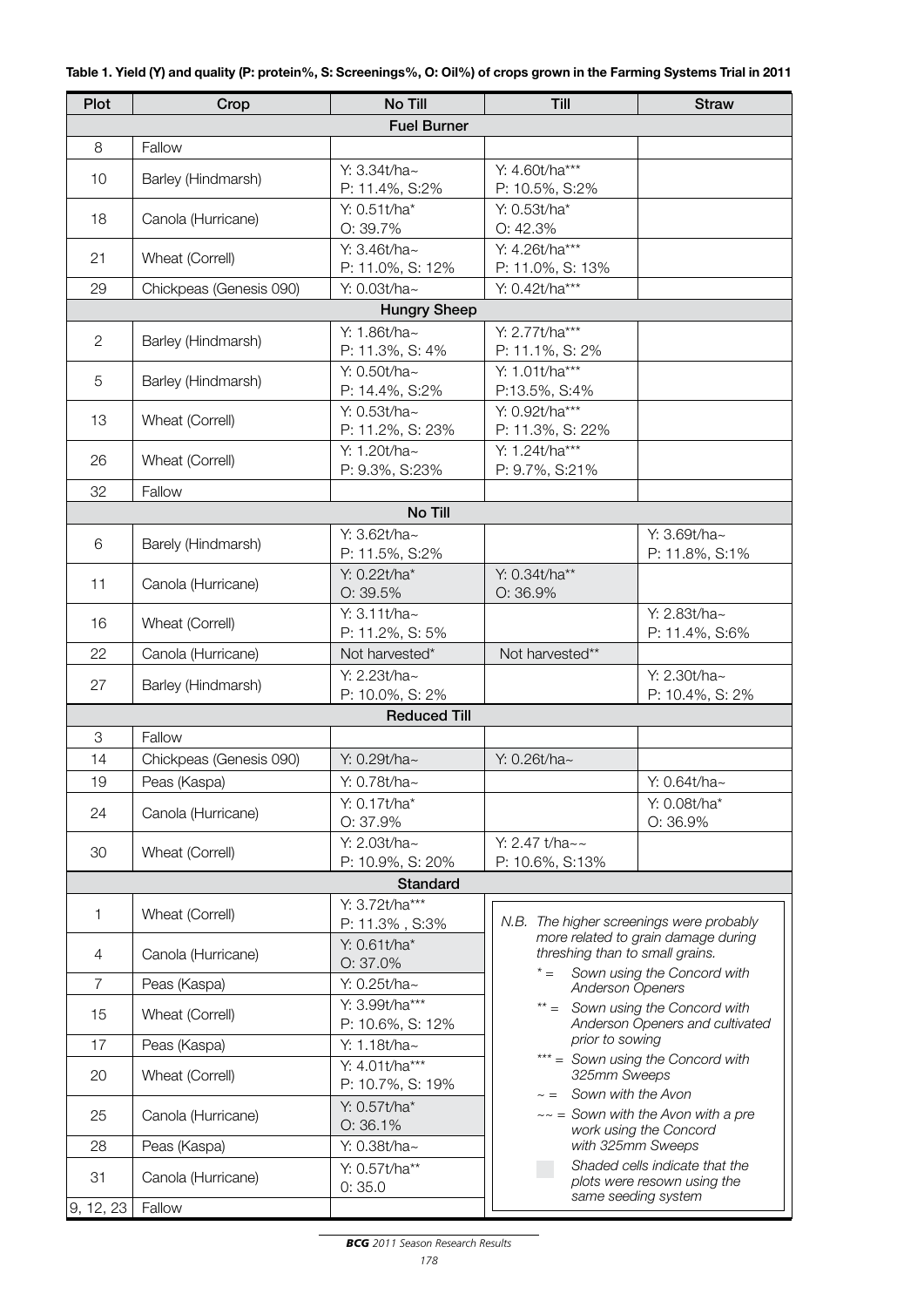

**Figure 2. No Till vs Cultivated split plot average crop yields (N.B. where no yields are visible that crop was not sown for that split plot)** 

Table 1 and Figure 3 show that, in the No Till and Straw Added split plots, there was no clear trend for residual effects from the 2007 straw treatments.



**Figure 3. No Till vs Straw Added split plot average crop yields (N.B. where no yields are visible that crop was not sown for that split plot)** 

## Interpretation

The systems site was riddled with problems during the 2011 season. This can account for some of the low yields that occurred in the trial. During sowing, rainfall events sufficient to ensure germination were rare. Germination was particularly problematic for the break crops (canola, chickpeas and peas).

Compounding the germination problems was the mouse infestation at the site. Despite regular baiting, a number of plots had to be re-sown. Even break crop plots that did not have to be re-sown germinated well outside the optimal window. The systems site is severely affected by subsoil limitations. Break crops do not perform well on this site unless they receive good spring rainfall; when they have to rely on accessing stored water they have not been as successful.

A further problem for the break crops was poor weed control on each system. There were consistent problems with skeleton weed, thistles and mustard in the break crops, particularly the legumes. It is not surprising that the break crop yields across all systems were poor in 2011.